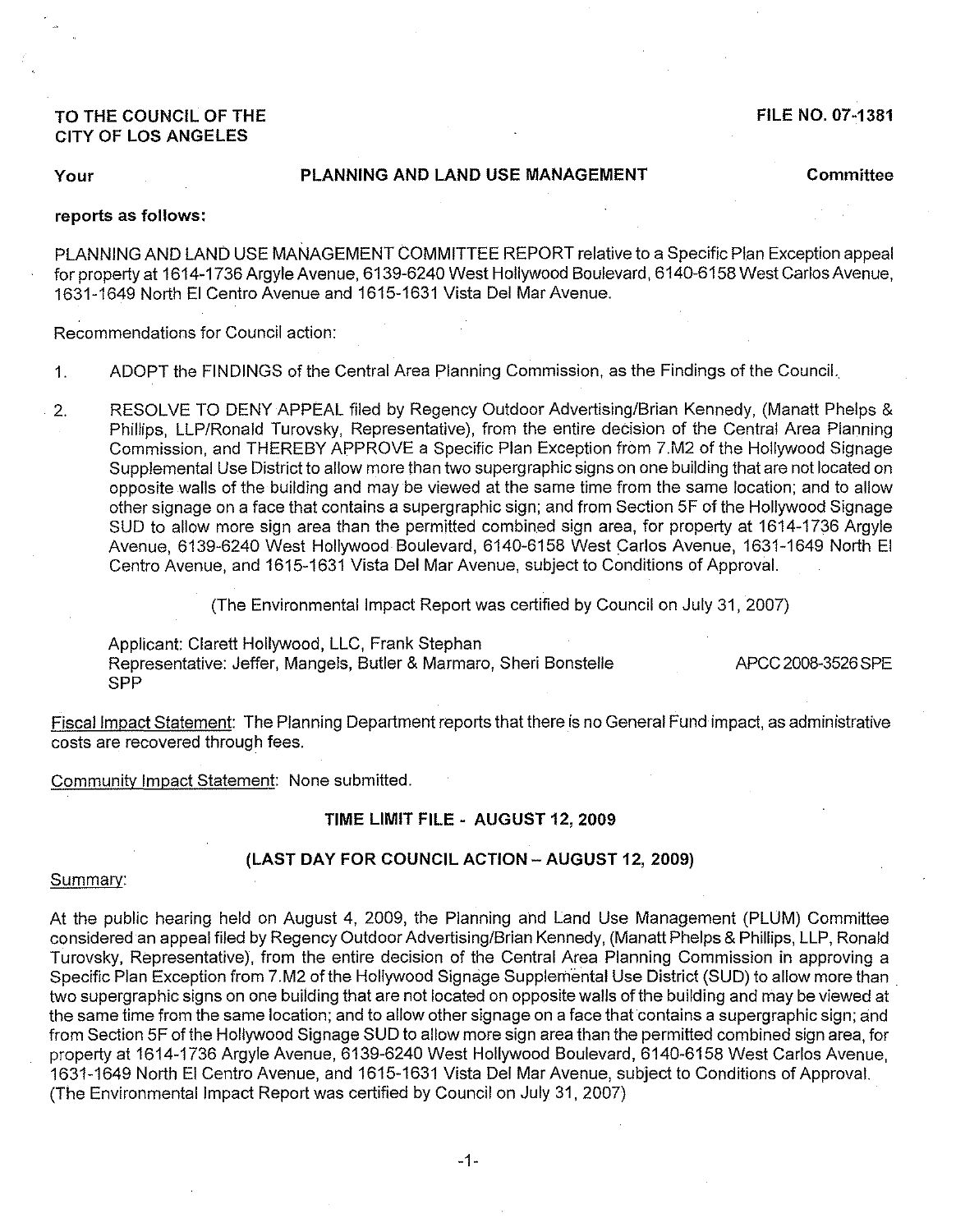Planning Department staff described the project and the Central Area Planning Commission's determination. It was recommended by Planning staff that subject appeal be denied.

A representative for the appellant (Reqency Outdoor Advertising) discussed issues related to the assignment of sign credits and the merits of the appeal. He contended that the sign area credits given to the applicant (Clarett Hollywood, LLC) belonged to Regency Outdoor Advertising. The representative further reported that the SUD Ordinance specifies that sign credits are to be provided to the billboard owner, not the landowner. It was also reported that a petition was filed with the courts regarding this matter. The representative for the appellant requested that the appeal filed by Regency Outdoor Advertising be granted.

A representative for Clarett Hollywood LLC /applicant contended that the Central Area Planning Commission did not err or abuse its discretion in approval of this project. It was reported that the proposed supergraphic signs received two approvals from the City that: (1) a Project Permit Compliance approval for a sign reduction program: and (2) a Project Permit Compliance approval for the supergraphic sign and a mixed use project. It was also reported that the sign program includes seven supergraphic signs and will utilize approximately 10,487 square feet of the 12,655 square feet of sign credits approved by the Director of Planning in 2008. The applicant's representative requested that appeal filed by Regency Outdoor Advertising be denied. Another representative for Clarett Hollywood, LLC, provided additional details related to the project and the community support.

In response to the Committee queries regarding City policy, staff from the Planning Department reported that, according to City Planning Department policy sign credits (Banking Sign Reduction Program Credits) belong to the property owner. The City Attorney advised the Committee that:(1) the underlying approval to Clarett Hollywood, LLC, if the Committee denies the appeal, in no way confer rights to the issuance of sign permits which shall be subject to applicable law of the City at the time an application for a sign permit is made, and (2) there is a lawsuit pending between Regency Outdoor Adverting, Clarett Hollywood LLC, and the City relative to the rightful ownership of the sign credits; and (3) any authorized supergraphic subject to the appeal before the Committee will be awarded consistent with the ruling in that case (court case).

A Council Deputy representing Council Eric Garcetti (Council District 13) reported on the revised SUD. The Council Deputy suggested that the Specific Plan Exception and the matter related to the sign credits are two separate issues. The Council Deputy recommended that the deny the appeal filed by Regency Outdoor Advertising.

After careful consideration of the documents on the file, and of the testimony presented at the hearing, the PLUM Committee recommended that Council deny the appeal and to approve the requested Specific Plan Exception for property at 1614-1736 Argyle Avenue, 6139~6240 West Hollywood Boulevard, 6140-6158 West Carlos Avenue, 1631-1649 North EI Centro Avenue, and 1615-1631 Vista Del Mar Avenue, subject to Conditions of Approval.

The matter is hereby transmitted to Council for consideration.

### Respectfully submitted,

# PLANNING AND LAND USE MANAGEMENT COMMITTEE

MEMBER VOTE REYES: HUIZAR: KORETZ YES ABSENT YES

Attachment: Conditions of Approval BG: 8-6-09 CD13 07-1381\_rpt\_plum 08-6-09

### - Not Official **Until** Council **Acts -**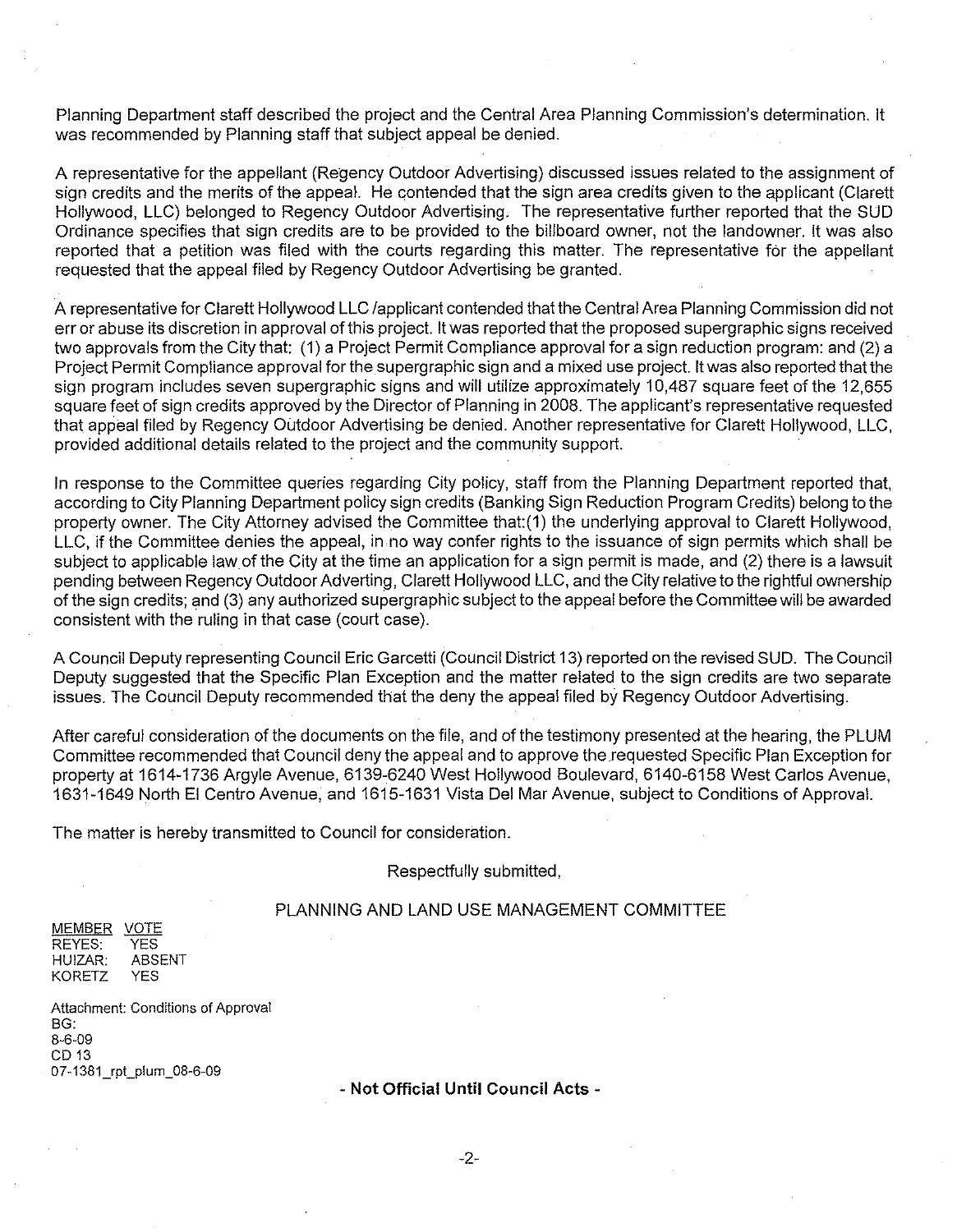# **CONDITIONS OF APPROVAL**

#### **HOllYWOOD SIGNAGE SUD CONDITIONS**

#### **1. Sign Area:**

- a. *Supergraphic Signs:* The project shall include no more than seven Supergraphic Signs comprising a total of 10,487 square *feet.* Such signs are labeled A, B, C, D, E, F and H on the approved site plan found in the City Planning Case File (APCC-2008-3526-SPE-SPP). Respective Supergraphic Signs shall be limited in area and dimension as follows: Sign  $A - 46' \times 42'$  and 1,932 square feet; Sign  $B - 24' \times 54'$  and 1,296 square feet; Sign  $C - 30'$  x 40' and 1,200 square feet; Sign  $D - 26'$  x 60' and 1,560 square feet; Sign  $E -$ 38' x 52' and 1,976 square feet; Sign  $F - 49'$  x 27' and 1,323 square feet; and Sign H -25' x 48' and 1,200 square feet.
- b. *Tenant, Building Identification, and Parking/Way-finding Signs:* The project shall include no more than 6,564 square feet of Tenant, Building Identification, and Parking/Wayfinding Signs. Such signs shall be limited to architectural canopy signs, information signs, marquee signs, pedestrian signs, pillar signs, pole signs, projecting signs, wall signs and window signs (except that seven projecting or "blade" signs may be included). Individual sign area shall not exceed those dimensions indicated on the approved sign plan, attached to the case file and labeled "Exhibit A," found in the City Planning Case File (APCC-2008-3526-SPE-SPP).
- 2. **Sign locations:** The placement of all signs associated with the project shall substantially comply with the approved sign plan, attached to the case file and labeled "Exhibit A," found in the City Planning Case File (APCC-2008-3526-SPE-SPP).
- 3. **Prohibited Signs:** The following sign types, as defined by Ordinance 176,172 shall at no time be permitted at the project site: Billboards, Can Signs, Captive Balloon Signs, High-Rise Sign, Illuminated Architectural Canopy Signs, Pole Signs, Sandwich Board Signs, Signs for which a permit is required on Vacant Property, Signs covering window exteriors, except as Window Signs pursuant to Section 7 of this Ordinance, Solid Panel Roof Signs, Skyline *f* Logo Sign, Temporary Special Displays, Inflatable Devices and Electronic Message Displays
- 4. **Area Verification:** The sign area of the proposed Signs shall be in accordance with the LAMC sign ordinance regulations, as determined by the Department of Building and Safety or as permitted herein.
- 5. **Sign Materials:** All sign materials shall be approved by the Department of Building and Safety. Supergraphic Sign materials shall be approved by Fire Department.
- 6. **Sign Mounting:** All mounting procedures shall be to the satisfaction of the Department of Building and Safety.
- 7. **Supergraphic Sign Credit:** No building permits for the installation of a single Supergraphic Sign shall be issued until appropriate demolition permits have been issued and photographic evidence submitted to the Department of City Planning indicating that the all of the 13 signs identified by the sign reduction credit (DIR-2007-5881-SPP) have been removed. The applicant shall comply fully with the Conditions of Approval set forth in case DIR-2007-5881- SPP.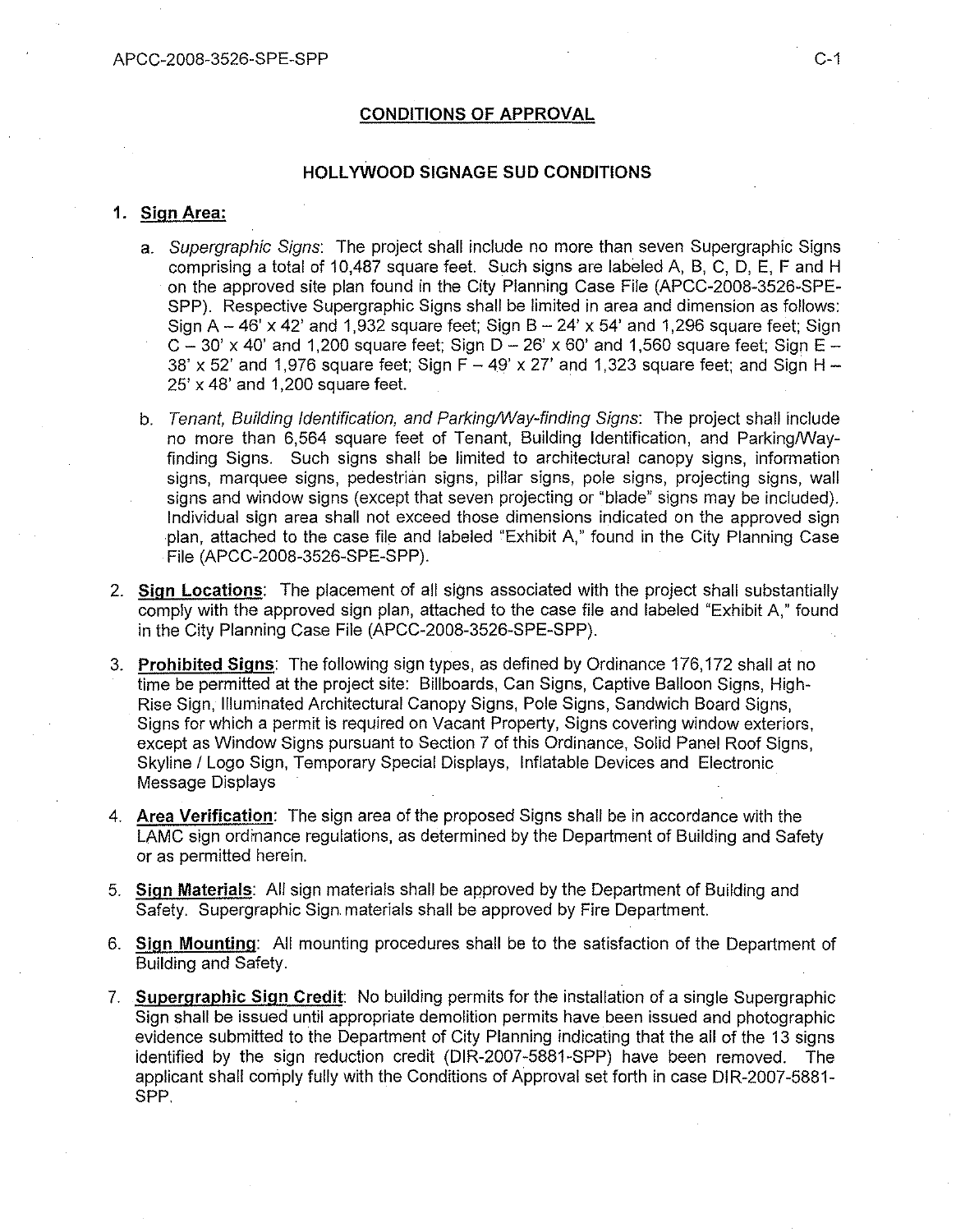### 8. **Lighting:**

- a. Project lighting shall be directed onto the site, and all lighting shall be shielded from adjacent roadways and off-site properties.
- b. Atmospheric light pollution shall be minimized by utilizing lighting fixtures that cutoff light directed to the sky.

### **ADMINISTRATIVE CONDITIONS**

- 9. **Approval, Verification and Submittals.** Copies of any approvals, guarantees or verification of consultations, review or approval, plans, etc., as may be required by the subject conditions, shall be provided to the Department of City Planning for placement in the subject file.
- 10. **Code Compliance.** Area, height and use regulations of the zone classification of the subject property shall be complied with, except where herein conditions may vary.
- 11. **Covenant.** Prior to the issuance of any permits relative to this matter, an agreement concerning all the information contained in these conditions shall be recorded in the County Recorder's Office. The agreement shall run with the land and shall be binding on any subsequent property owners, heirs or assigns. The agreement shall be submitted to the Department of City Planning for approval before being recorded. After recordation, a copy bearing the Recorder's number and date shall be provided to the Department of City Planning for attachment to the file.
- 12. **Definition.** Any agencies, public officials or legislation referenced in these conditions shall mean those agencies, public offices, legislation or their successors, designees or amendment to any legislation.
- 13. **Enforcement.** Compliance with these conditions and the intent of these conditions shall be to the satisfaction of the Department of City Planning and any designated agency, or the agency's successor and in accordance with any stated laws or regulations, or any amendments thereto.
- 14. **Building Plans.** Page 1 of the grant and all the conditions of approval shall be printed on the building plans submitted to the Department of City Planning and the Department of . Building and Safety.
- 15. **Corrective Conditions.** The authorized use shall be conducted at all times with due regard for the character of the surrounding district, and the right is reserved to the City Planning Commission, **or** the Director pursuant to Section 12.27.1 of the Municipal Code, to impose additional corrective conditions, if, in the Commission's or Director's opinion, such conditions are proven necessary for the protection of persons in the neighborhood or occupants of adjacent property.
- 16. **Indemnification.** The applicant shall defend, indemnify and hold harmless the City, its agents, officers, or employees from any claim, action, or proceeding against the City or its agents, officers, or employees to attack, set aside, void or annul this approval which action is brought within the applicable limitation period. The City shall promptly notify the applicant of any claim, action, or proceeding and the City shall cooperate fully in the defense. If the